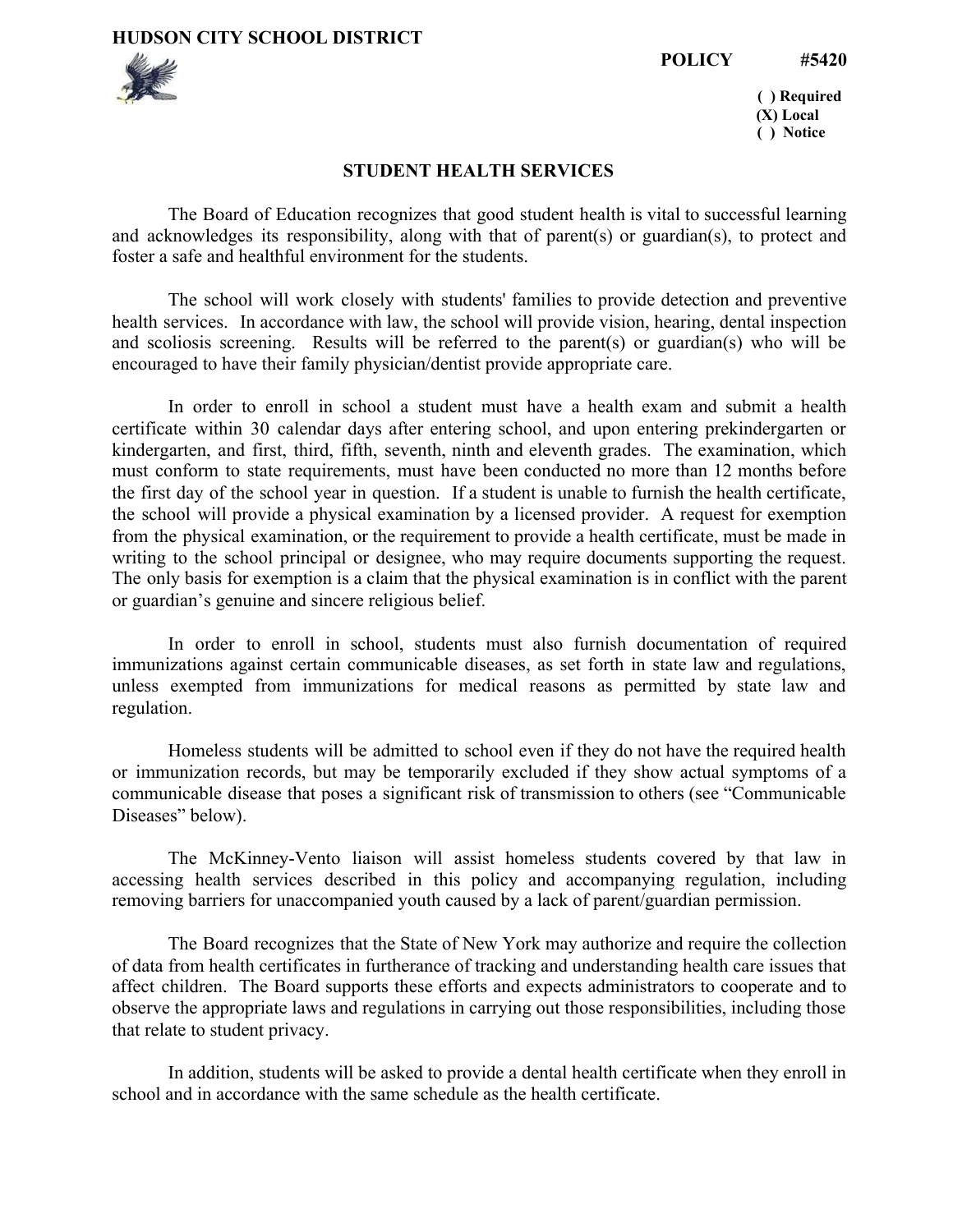A permanent student health record will be part of a student's cumulative school record and should follow the student from grade to grade and school to school along with the academic record. This record folder will be maintained by the school nurse.

## Emergency Care

Each school in the district will include in its emergency plan a protocol for responding to health care emergencies, including anaphylaxis, and head injury. Parents/guardians will be notified of any emergency medical situation as soon as is practicable. Parents/guardians will receive notification of non-emergent medical situations that have been reported to the nurse in a timely manner.

Schools will also provide emergency care for students in accidental or unexpected medical situations. The district will stock epinephrine auto-injectors for non-patient specific use. The district will ensure that designated staff is properly trained.

The district permits emergency administration of opioid antagonists, such as naloxone, by trained volunteer responders and/or the school nurse to prevent opioid overdose.

#### Communicable Diseases

It is the responsibility of the Board to provide all students with a safe and healthy school environment. To meet this responsibility, it is sometimes necessary to exclude students who have been diagnosed with or are showing symptoms of any contagious and infectious diseases, as defined in the Public Health Law, from attendance in school. Students will be excluded during periods of contagion for time periods indicated on a chart developed by the school nurse in conjunction with the medical director.

During an outbreak of these communicable diseases, if the Commissioner of Health or designee so orders, the district will exclude students from school who have an exemption from immunization or who are in the process of obtaining immunization. The district will provide additional protections to students who are otherwise medically vulnerable. Students who are additionally protected will be provided with alternate instruction opportunities, as appropriate and determined by the District, to continue their education.

It is the responsibility of the Superintendent of Schools, working through district health personnel, to enforce this policy and to contact the county or local health department when a reportable case of a communicable disease is identified in the student or staff population.

## Administering Medication to Students

Neither the Board nor district staff members are responsible for the diagnosis or treatment of student illness. The administration of prescribed medication to a student during school hours will be permitted only when failure to take such medicine would jeopardize the health of the student, or the student would not be able to attend school if the medicine were not made available to them during school hours, or where it is done pursuant to law requiring accommodation to a student's special medical needs (e.g., Section 504 of the Rehabilitation Act of 1973). "Medication" will include all medicines prescribed by an authorized medical provider.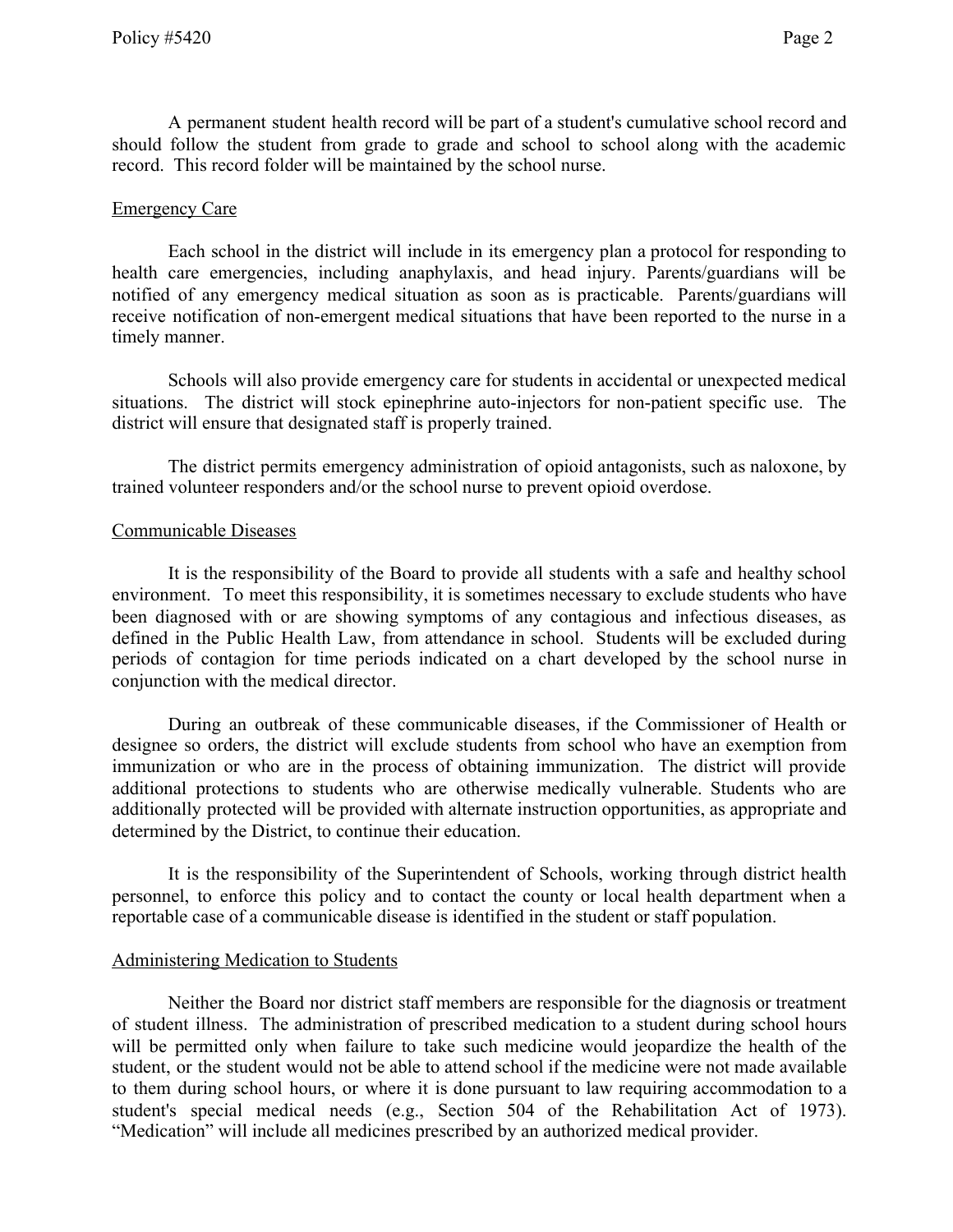Before any medication may be administered to or by any student during school hours, the Board requires:

- 1. the written request of the parent(s) or guardian(s), which gives permission for such administration and relieve the Board and its employees of liability for administration of medication;
- 2. the written order of the prescribing authorized medical provider, which will include the purpose of the medication, the dosage, the time at which or the special circumstances under which medication will be administered, the period for which medication is prescribed, and the possible side effects of the medication; and
- 3. that in order for a student to carry and use a rescue inhaler, an epinephrine auto-injector, insulin, or glucagon and associated testing supplies, written permission must be provided both by the parent and the prescribing authorized medical provider in accordance with state law and regulation.

Students are allowed to carry and apply parentally provided sunscreen without a prescription from a medical provider, assuming that the sunscreen is FDA approved and that the sunscreen is not treating a medical condition. Parents need to provide the district with written permission for students to use sunscreen.

Permission slips and medical orders will be kept on file in the office of the school nurse.

## Life-Threatening Allergies and Anaphylaxis Management

The Board recognizes its role and responsibility in supporting a healthy learning environment for all students, including those who have, or develop, life-threatening allergies. The district will work cooperatively with the student, their parent/guardian and healthcare provider to allow the child to participate as fully and as safely as possible in school activities. When a student has a known life-threatening allergy reported on their health form or if the district has been informed by the parent of the presence of a life-threatening allergy, the district will assemble a team, which may include the parent, the school nurse, the child's teacher, the building principal and other appropriate personnel, which will be charged with developing an individual health care plan and/or an emergency action plan. The plan(s) will be maintained by the school nurse. The plan(s) will guide prevention and response. If the student is eligible for accommodations based upon the IDEA, Section 504 or the Americans with Disabilities Act, the appropriate procedures will be followed regarding identification, evaluation and implementation of accommodations.

## **Training**

Training to support the fulfillment of staff responsibilities in regard to student health services will be provided as part of the district's ongoing professional development plan and in conformity with Commissioner's regulations.

# **Regulations**

The Superintendent will develop comprehensive regulations governing student health services. Those regulations will include the provision of all health services required by law, procedures for the maintenance of health records, and procedures for the administering of medication to students. The Superintendent will also develop protocols, in consultation with the